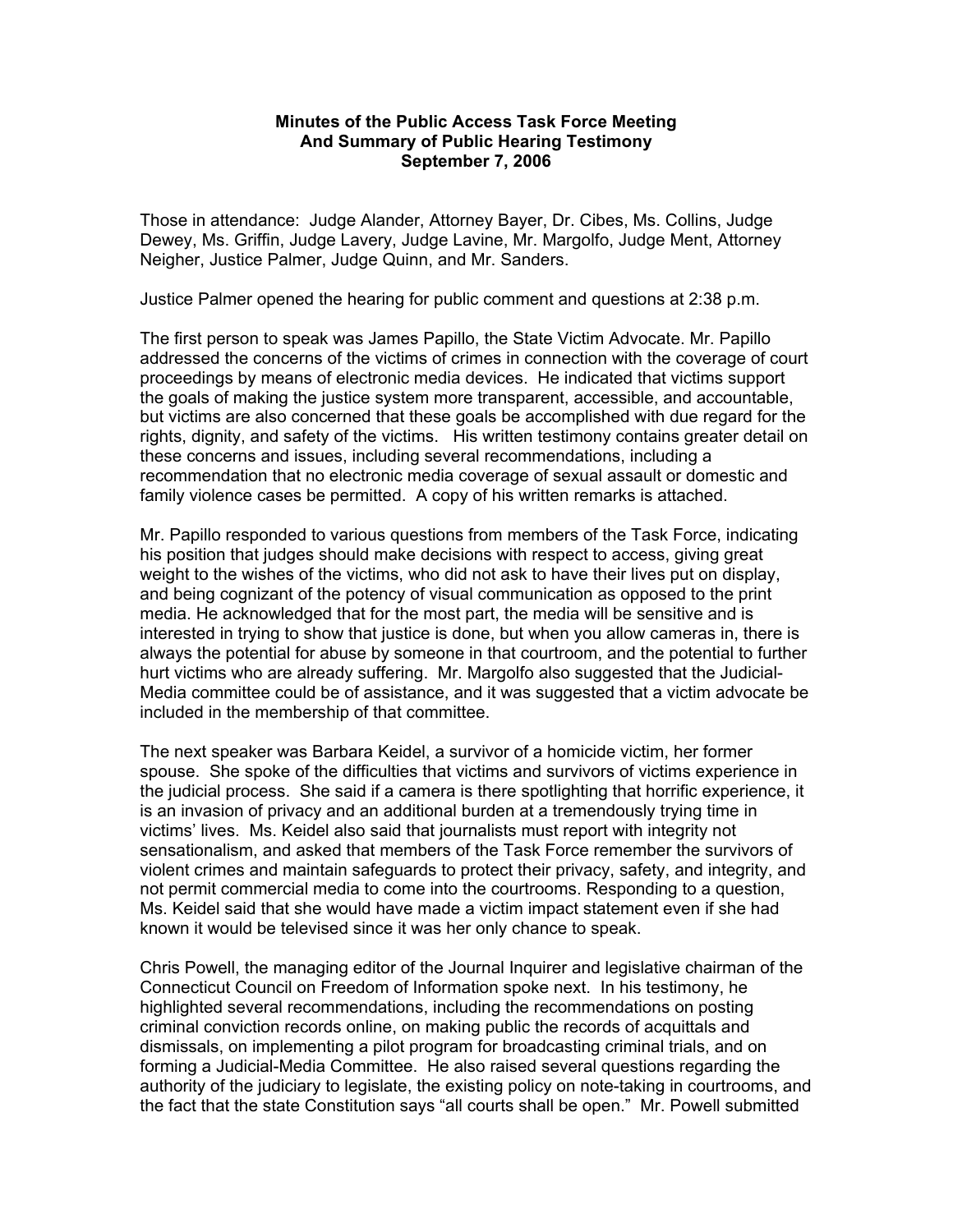Minutes of Meeting and Summary of Public Hearing Testimony September 7, 2006 Page 2 of 4

written remarks discussing these points in greater detail, which are attached. Justice Palmer asked whether Mr. Powell's position on openness included jury deliberations and wire tap panels, and Mr. Powell said he did not advocate open jury deliberations, but did wonder where the authority to create the exceptions to openness came from.

The next speaker was Mary Hamel, who discussed her experience as a crime victim and survivor of domestic violence and sexual assault. She spoke about the press coverage that is about sound bites, and is driven by concerns of making money, not by concern for justice. Ms. Hamel said that the only thing that she had going for her was that her name and face were not being published at the time. Her strong opinion is that any crime victim should have the right to refuse to allow cameras in the courtroom, and that right to refuse should be absolute. Ms. Hamel submitted written remarks which contain more details, and they are attached to this summary.

Attorney Debra Del Prete Sullivan, legal counsel, Office of the Chief Public Defender, spoke to the Task Force next. She said that the remarks did not address the recommendations of the committee on cameras in the courtroom because the public defenders are still considering issues regarding handling of sequestered witnesses, family members of defendants, innocent bystanders, impact on individual voir dire, handling of graphic exhibits, and bench conferences, among others. Attorney Del Prete Sullivan expressed concern about the negative impact the posting of criminal docket information and criminal conviction information would have on an accused's housing, employment, and education. Once posted, the charges, even if subsequently reduced or disposed of by nolle, dismissal, or acquittal, would exist in perpetuity. The office also strongly opposes recommendation #11 concerning the pretrial diversion programs, competency evaluations, alternate incarceration assessments, and erased records. Her written testimony, which is attached, contains detailed reasons for the positions of the office regarding the recommendations of the committee on court records.

A question was raised about the opposition to the access to disposition information. Attorney Del Prete Sullivan said that if it were necessary, the client could get that information themselves or through her office. It is too prejudicial to a person to have it accessible to the public. She stated that those who are wrongly charged and convicted are victims themselves, and that such information is more likely to be misused than helpful to a defendant. When asked if it would be better to allow a defendant the option of having the information remain sealed or be open, she said allowing them to opt to have it be available would be preferable to making them opt to have it inaccessible. Another question was raised regarding the inclusion of original charges, which Attorney Del Prete Sullivan also opposed as having a significant negative impact on a person trying to get back into society.

The next speaker was Debbie Florence, whose pregnant daughter was murdered in 2001. She spoke of her experience of sitting in the court room while the defense attorney maligned her daughter in a closing argument with false and painful allegations. Although she understood why it was allowed (to avoid any chance of a mistrial), she expressed concern that if cameras were allowed in that room, the only thing that would have been shown of the trial was her reaction and the defense attorney's harangue. She said that victim's families have been traumatized enough by the crime and do not need to be further traumatized by cameras in the courtroom.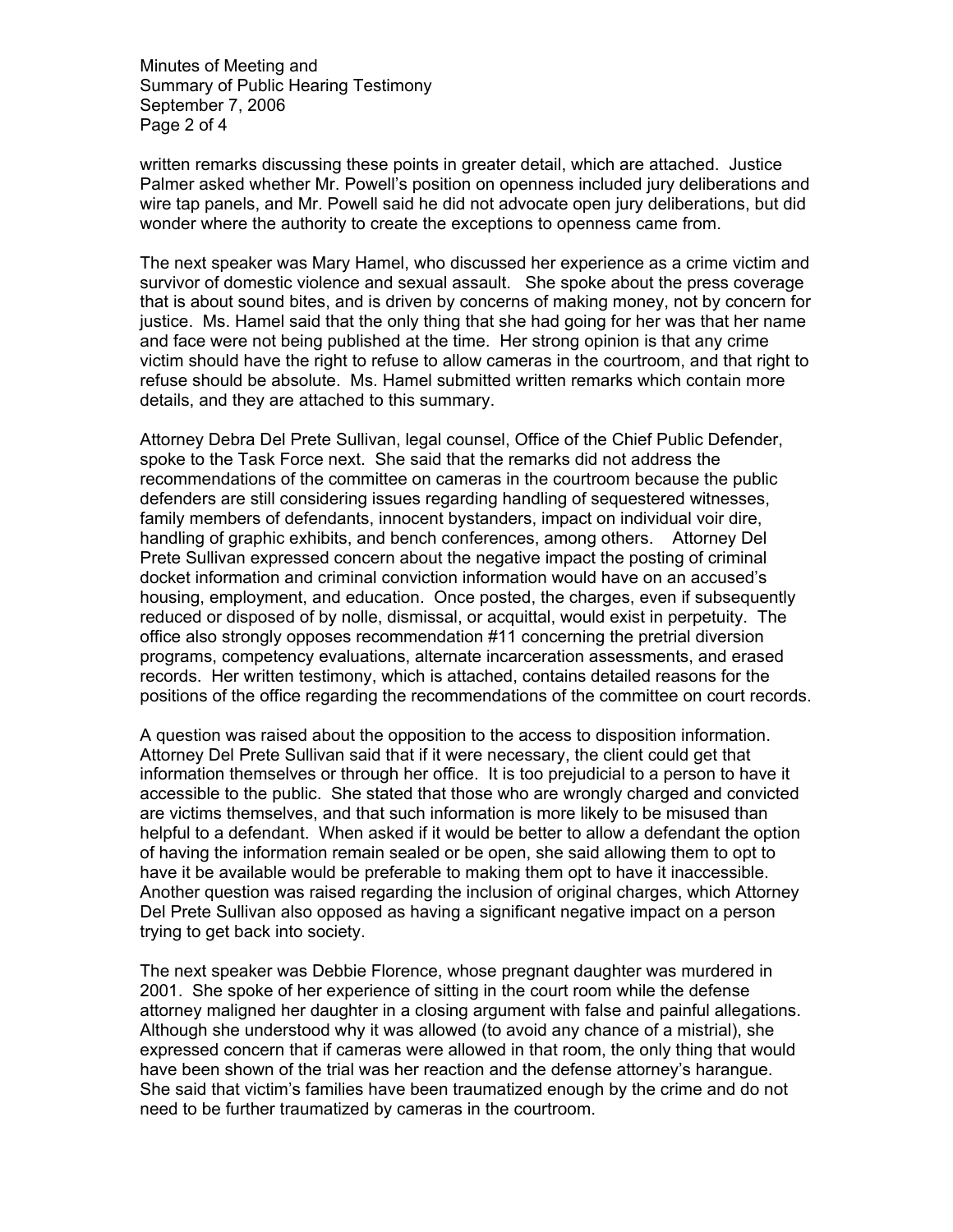Minutes of Meeting and Summary of Public Hearing Testimony September 7, 2006 Page 3 of 4

The next speaker was Robert Kalechman. He first stated that the right to freedom of speech had been given to us by the soldiers and sailors who fought for it. He also said that a camera is now part of the press so that the First Amendment is referring to freedom of the television and the camera to go into the courts. Mr. Kalechman addressed the concerns of the pro se filer in the courts, specifically the need to post a bond to initiate a case. His written remarks are attached.

Two other people, Alexander Wood and Samuel Rieger, submitted written remarks to the Task Force, but did not appear at the hearing. The public hearing was recessed at 4:45 p.m.

The second session of the public hearing was called to order at 6:10 p.m.

The first speaker was Robert Fromer, who suggested that there be audio access to tape recordings of proceedings before ordering the transcript and to verify that a transcript was accurate. He had sought such access without success in the past and said such access through streaming audio or video is long overdue. He also suggested the establishment of special land-use dockets, the inclusion of non-attorneys as land use mediators, and the elimination of the term pro se to describe non-attorney parties. His written remarks are attached.

The next speaker was Jane Mills who spoke in favor of more openness in the courts, indicating that her experience in other states, i.e., New Mexico, where court proceedings and records are much more accessible. She recommended that verbatim records of conferences in judges' chamber be made. She also suggested that transcripts and copies of file documents be made more affordable. Ms. Mills also suggested designing data bases with public access in mind, recognizing that certain types of requests will be made. She also suggested simplifying the Freedom of Information law, reducing the exceptions, and checking the law in states like Wyoming, Florida, and New Mexico, where it is easier to obtain information. Ms. Mills also suggested that the Task Force look at the definition of journalist found in Sec. 54-33i of the Connecticut General Statutes, although it was pointed out that the section did not address electronic media. Ms. Mills did not think the definition in the shield law was broad enough.

The next speaker, Joe Niedomys, spoke in opposition to the posting online of conviction information. He indicated that such posting online would put Connecticut companies, who do criminal background searches for out-of-state companies, out of business. He suggested providing access to the conviction information at public access terminals in the courthouses only.

The next speaker was Ellen M. Byrne, who had wanted to speak to issues not before this Task Force. Upon realizing that it was not the proper forum, she spoke in favor of the judges deciding on access.

The next speaker was Mr. David Sunshine, a survivor of the crime of homicide. He spoke of his concern that increased access comes at too high a price for victims and that the purpose of the courts is to dispense justice not to provide entertainment. He is against cameras being in the court rooms. In response to a question, Mr. Sunshine said